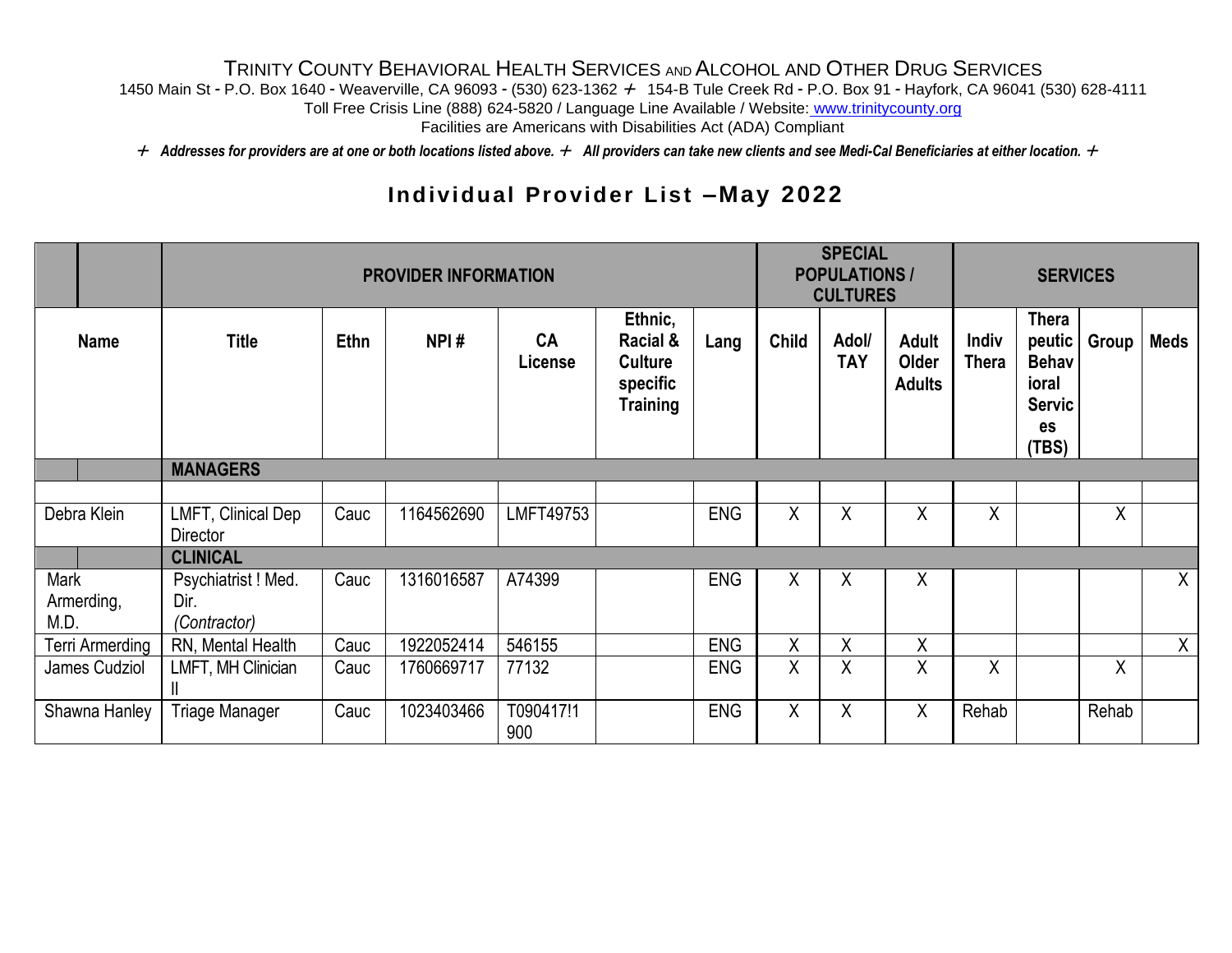| Jeff Kist                            | Case Mgr. II /<br>Rehab. Spclst            | Cauc/<br><b>Native</b> | 1013269018 | 121755                    | ENG        |                | Χ              | χ              | Rehab   | Rehab          |              |
|--------------------------------------|--------------------------------------------|------------------------|------------|---------------------------|------------|----------------|----------------|----------------|---------|----------------|--------------|
| Kathryn Lagorio                      | MH Clinician I, Assoc<br><b>AMFT</b>       | Cauc                   | 1720534308 | <b>IMF103416</b><br>/4587 | <b>ENG</b> | X              | $\overline{X}$ | X              | $\sf X$ | X              |              |
| Sally Mann                           | RN, Mental Health                          | Cauc                   | 1114043973 | 201228                    | ENG        | $\mathsf X$    | Χ              | Χ              |         |                | $\mathsf{X}$ |
| <b>Kelley Clair</b><br><b>Montes</b> | LMFT, MH Clinician II                      | Cauc/<br>Hispa<br>nic  | 1073758991 | <b>AMFT1078</b><br>81     | <b>ENG</b> | $\overline{X}$ | $\overline{X}$ | $\overline{X}$ | X       | X              |              |
| Justin<br>Henderson                  | Case Mgr. I/ Rehab<br>Specialist           | Cauc                   | 1649773037 |                           | <b>ENG</b> |                | $\sf X$        | Χ              | Rehab   | Rehab          |              |
| Linda Kroner                         | Case Mgr. II/ Rehab<br>Specialist          | Cauc                   | 1649773037 |                           | <b>ENG</b> |                |                | $\sf X$        | Rehab   | Rehab          |              |
| Vanessa<br>Schlegel                  | Case Manager I/<br><b>Rehab Specialist</b> | Cauc                   | 1962891193 |                           | ENG        |                | $\pmb{\chi}$   | $\mathsf{X}$   | Rehab   | Rehab          |              |
|                                      | <b>AODS</b>                                |                        |            |                           |            |                |                |                |         |                |              |
| Sherry<br>Chandler                   | <b>SUD Program</b><br>Manager              | Cauc                   | 1215172416 | C7321214                  | <b>ENG</b> |                | Χ              | Χ              |         | Χ              |              |
| Yoni Desmond                         | Cert. Prevention<br>Spclst-SAS II          | Cauc                   | 1427395953 | C0339107<br>15            | <b>ENG</b> | $\overline{X}$ | $\overline{X}$ | $\sf X$        |         | X              |              |
| Eko Myers                            | Substance Abuse<br>Spclst II               | Cauc                   | 1043683519 | Cl2122118                 | <b>ENG</b> |                | $\overline{X}$ | $\overline{X}$ |         | $\overline{X}$ |              |
|                                      | <b>PEER PROVIDERS - MHSA</b>               |                        |            |                           |            |                |                |                |         |                |              |
| Hope Riley                           | Peer Specialist                            | Cauc                   | 1225526643 |                           | <b>ENG</b> |                | Χ              | X              |         |                |              |
| Sandyie Eckman                       | Peer Specialist                            | Cauc                   |            |                           | <b>ENG</b> |                | X              |                |         |                |              |
| <b>Wendy Steffler</b>                | Peer Specialist                            | Cauc                   |            |                           | <b>ENG</b> |                | Χ              |                |         |                |              |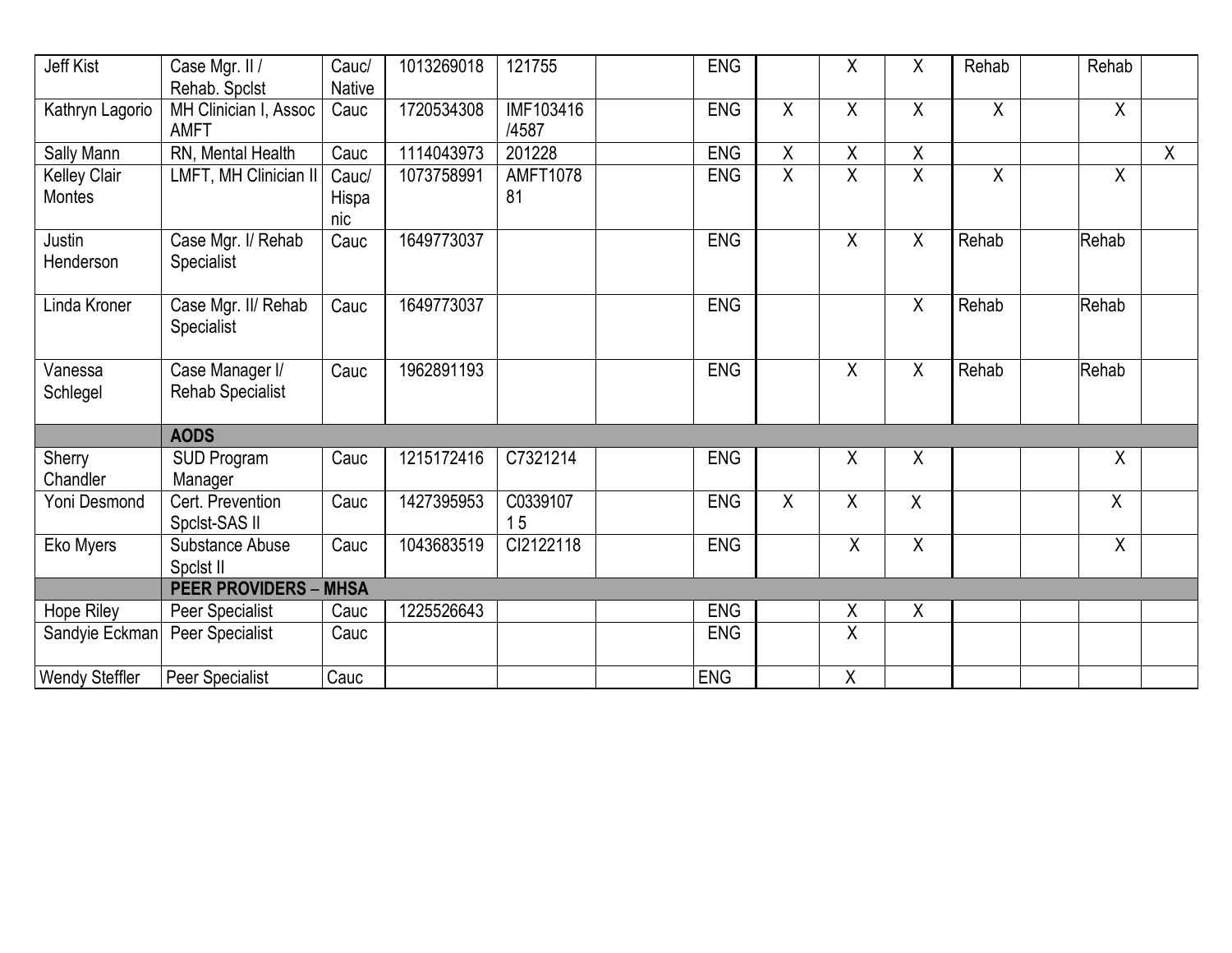**"Services may be delivered by an individual provider, or a team of providers, who is working under the direction of a licensed practitioner operating within their scope of practice. Only licensed, waivered, or registered mental health providers and licensed substance use disorder services providers are listed on the Plans's provider directory."**